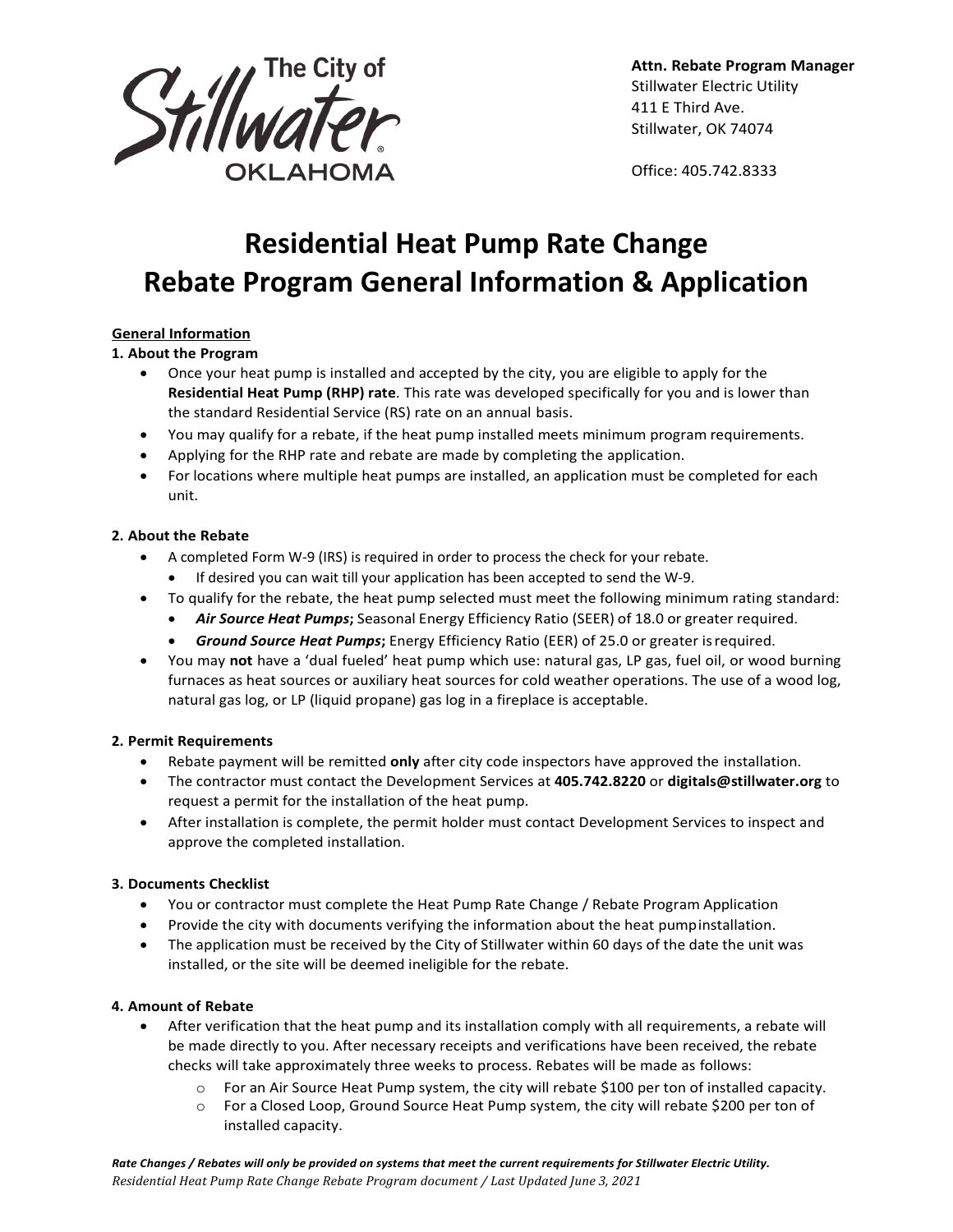*Attn. Rebate Program Manager Stillwater Electric Utility / 411 E Third Ave. Stillwater, OK 74074 Office: 405.742.8333*

## **Heat Pump Rate Change / Rebate Program Application**

#### **To receive your rebate, follow the instructions below:**

- **[ ]** Submit Completed Application **[ ]** Submit Contractor's Verification Statement for each rebate request.
- **[ ]** Photocopy of receipts for purchase (and installation) of each unit is required. The HVAC Contractor must complete the **Contractor's Verification Statement** with details of the system installed at the physical address.
- **[ ]** Attach a photograph(s) of the manufacturer's data plate legibly showing model number and serial number, etc., of the unit. For locations where multiple units are installed, a photograph of the manufacturer's data plate(s) for **each unit** is required. **The serial number on the Contractor's Verification Statement must match the serial number on the data plate photo.**
- **[ ]** If the application is not received within 60 days of the date the unit was installed then the site will be deemed ineligible for the rebate. **[ ]** Completed W-9 (Needed to generate rebate.)

**[ ]** Return completed form, copy of the receipt(s), and photograph(s) to: Attn: Rebate Program Manager / Stillwater Electric Utility / 411 E Third Ave / Stillwater, OK 74074

#### **Physical address where heat pump is installed:**

| Mailing address where rebate is to be sent: |                                                                                  |  |
|---------------------------------------------|----------------------------------------------------------------------------------|--|
|                                             |                                                                                  |  |
|                                             |                                                                                  |  |
|                                             |                                                                                  |  |
|                                             |                                                                                  |  |
| The installed heat pump is a/an:            |                                                                                  |  |
| __ Air source unit                          |                                                                                  |  |
| Closed loop ground source unit              |                                                                                  |  |
| For:                                        |                                                                                  |  |
| Residential                                 |                                                                                  |  |
| Heat pump capacity in tons _____            |                                                                                  |  |
|                                             | I hereby request a Heat Pump Rate Change / Rebate for the above listed property: |  |

Signature: **Date:** Date: **Date:** Date: **Date: Date: Date: Date: Date: Date: Date: Date: Date: Date: Date: Date: Date: Date: Date: Date: Date: Date: Date: Date: Date: Date: Date:**